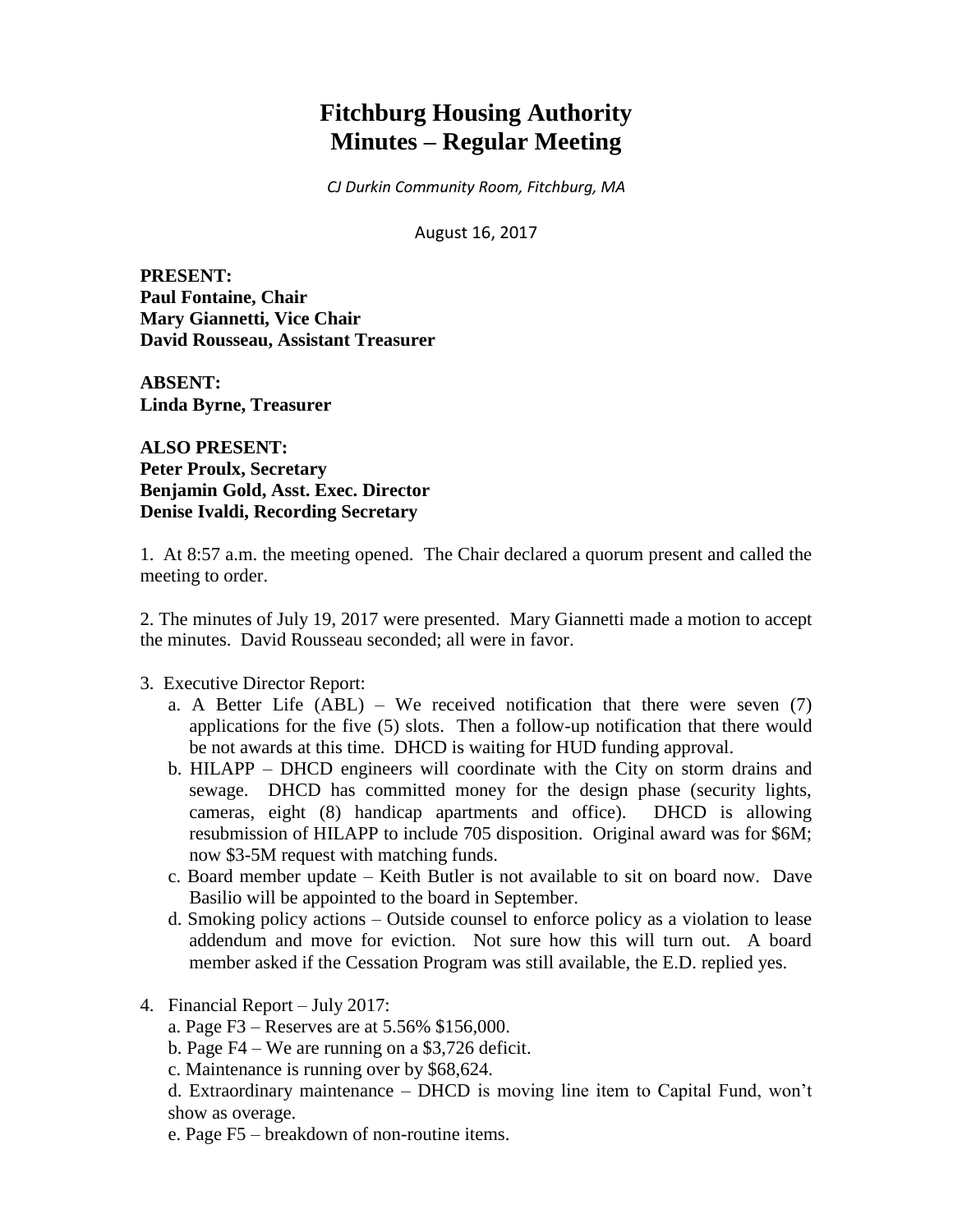Mary Giannetti asked about electricity and the net metering. The E.D. noted that the net metering will start with September financials and show as a credit under utilities (other). Motion made by Linda Byrne to accept the June 2017 financial report presented. David Rousseau seconded; all in favor.

Motion made by David Rousseau to accept the July 2017 financial report as presented. Mary Giannetti seconded; all in favor.

- 5. Modernization Report:
	- a. Security Cameras Day St. only, up to 30 cameras which will be placed outside of the building, at each elevator and the stairways on the first floor.
		- David Rousseau mentioned a new camera system (Blink) out in Mass for \$99/each, \$149/2. The more you buy, the lower the cost. It works through the internet.
	- b. Durkin Community Room Windows on order; AC/heat to be installed along with painting and a little finishing. Furniture should be in the first week of September.
	- c. Green Acres Vacant Units now a \$200,000 project.
	- d. Daniel Heights Ramp All bids received over the \$25,000 cost estimate.
	- e. Wallace Towers Envelope Repairs 90% completed.
- 6. State-Aided Housing Report:
	- a. 83 new standard applications in July; 27 elderly/young-disabled, 56 family.
	- b. 1,671 applicants currently on the waiting list.
	- c. Out of 128 young-disabled, 16 are aged 58-59.
	- d. There were 4 new lease-ups and 7 new vacancies.
	- e. We are at 97.8% overall occupancy.
	- f. Work orders included.

Mary Giannetti stated it was a good report; lots of information. Spreadsheet on reasons individuals don't want apartments (month to month shown).

- 7. Section 8 Housing Choice Voucher Report:
	- a. 95% leased; 2 vouchers out there not leased.
	- b. MRVP extra allotment, add numbers next month.
- 8. Old Business None
- 9. New Business: The following resolutions were presented:

# RESOLUTION FOR AMENDMENT 1 TO THE CONTRACT FOR FINANCIAL ASSISTANCE (CFA) 667-4 BETWEEN THE FITCHBURG HOUSING AUTHORITY AND THE COMMONWEALTH OF MASSACHUSETTS

## STATE-AIDED HOUSING PROJECT NO. 667-4

# Resolution Number 2017-08-01

Whereas: The above described contract provides that the Commonwealth shall provide a grant in the decrease amount of \$135,000.00 for the development of the described Project, and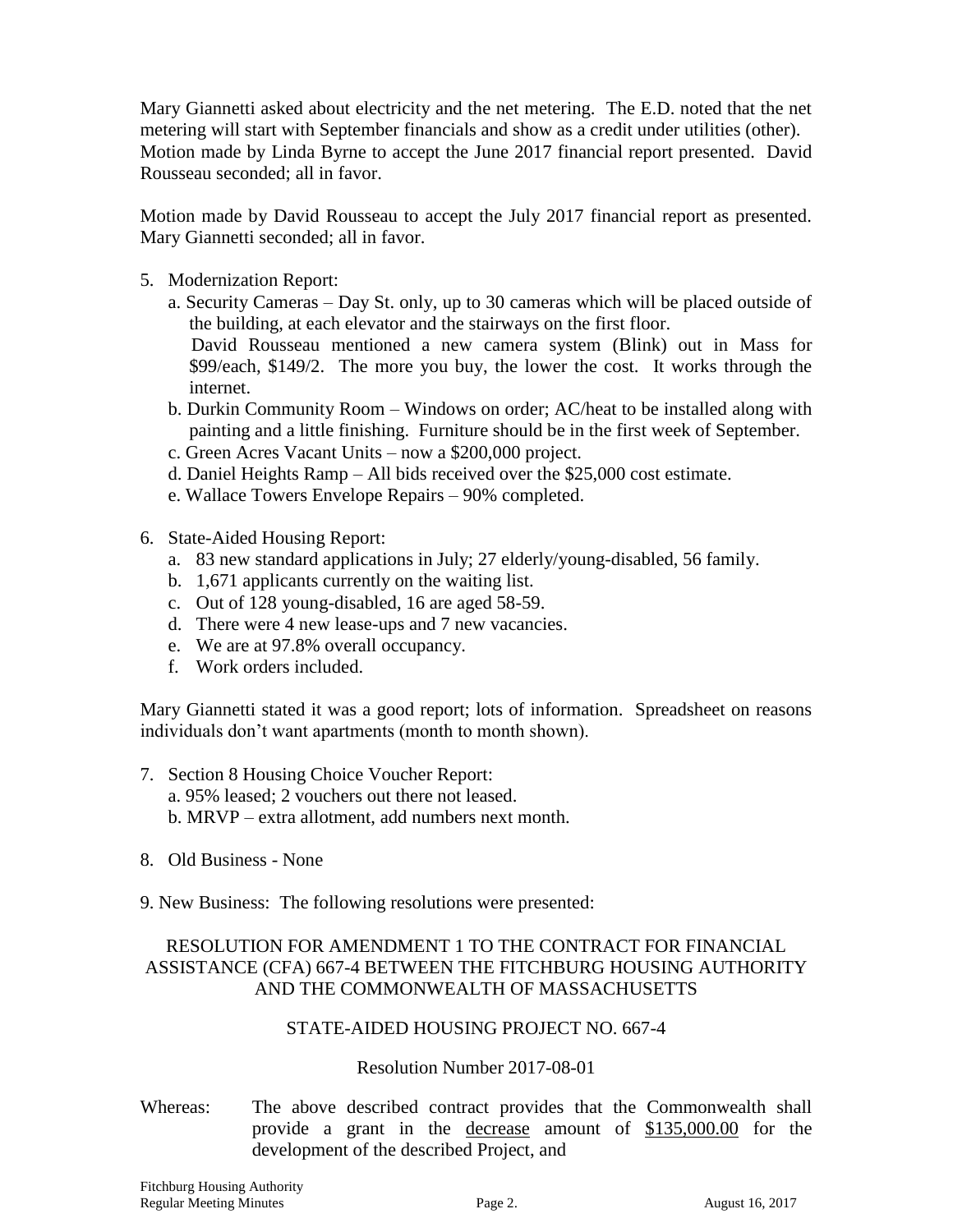# RESOLUTION FOR AMENDMENT 1 TO THE CONTRACT FOR FINANCIAL ASSISTANCE (CFA) 667-4 BETWEEN THE FITCHBURG HOUSING AUTHORITY AND THE COMMONWEALTH OF MASSACHUSETTS

#### STATE-AIDED HOUSING PROJECT NO. 667-4

Resolution Number 2017-08-01

- Whereas: The above described contract provides that the Commonwealth shall provide a grant in the decrease amount of \$135,000.00 for the development of the described Project, and
- Whereas: This amount will be transferred to development 689-4 CFA for purpose of disposition, and
- Whereas: The Department has now determined that the Total Development Budget of the Project shall not exceed the adjusted amount of \$0.00.

#### NOW THEREFORE BE IT RESOLVED:

That the total number of units is hereby changed from 11 to 6.

That the Commonwealth agrees to provide financial assistance in the adjusted amount of \$0.00.

That the Fitchburg Housing Authority Board of Directors authorizes the Chair, or designee, to sign the Standard Contract Amendment Form in conjunction with the project listed on Amendment 1 of CFA 667-4 now being undertaken by the Department of Housing and Community Development and the Fitchburg Housing Authority.

- Resolved, Motion made by David Rousseau to authorize the signing of the Standard Contract Amendment Form by the Chair, or designee, in conjunction with the project listed on Amendment 1 of CFA 667-4 currently being undertaken by the Fitchburg Housing Authority and the Department of Housing and Community Development. .
- Seconded, Mary Giannetti seconded the Motions and the Motions were passed by a unanimous vote.

# RESOLUTION FOR A NEW CONTRACT FOR FINANCIAL ASSISTANCE (CFA) 689-4 BETWEEN THE FITCHBURG HOUSING AUTHORITY AND THE COMMONWEALTH OF MASSACHUSETTS

Resolution Number 2017-08-02

Whereas: The Fitchburg Housing Authority has the need for a new Contract for Financial Assistance (CFA) 689-4, in the amount of \$135,000.00, between the Fitchburg Housing Authority and the Commonwealth of Massachusetts, and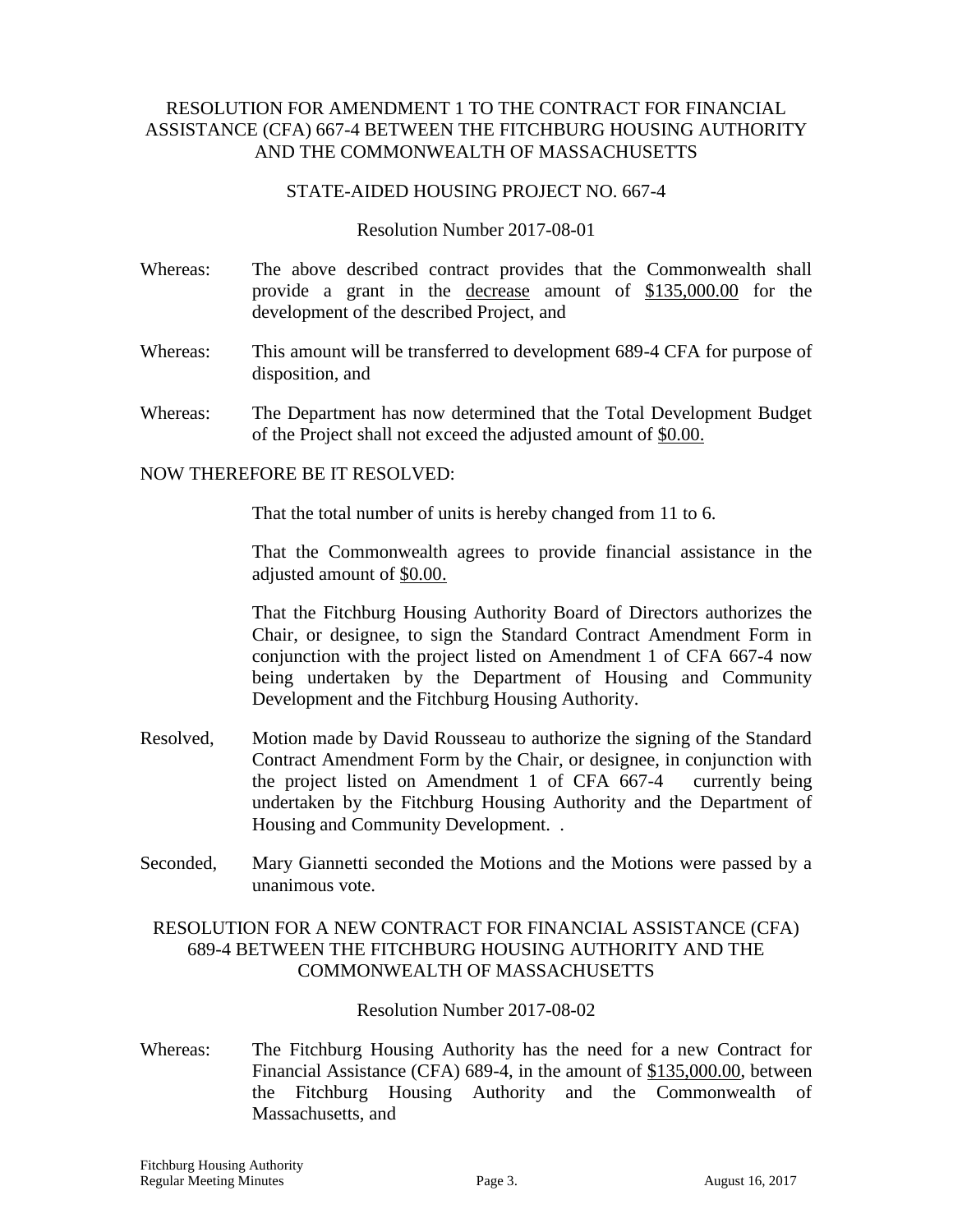Whereas: This CFA 689-4 is for a 6 unit 689-4 development for the purpose of disposition.

### NOW THEREFORE BE IT RESOLVED:

That the Fitchburg Housing Authority Board of Directors authorizes the Chair to sign the new Standard Contract Form for the 689-4 development, in the amount of \$135,000.00, now being undertaken by the Fitchburg Housing Authority and the Department of Housing and Community Development.

- Resolved, Motion made by David Rousseau to authorize the signing of the new Standard Contract Form for the 689-4 development currently being undertaken by the Fitchburg Housing Authority and the Department of Housing and Community Development. .
- Seconded, Mary Giannetti seconded the Motions and the Motions were passed by a unanimous vote.

# RESOLUTION FOR AMENDMENT 10 TO THE CONTRACT FOR FINANCIAL ASSISTANCE BETWEEN THE FITCHBURG HOUSING AUTHORITY AND THE DEPARTMENT OF HOUSING & COMMUNITY DEVELOPMENT

## CAPITAL IMPROVEMENT WORK PLAN 5001

Resolution Number 2017-08-3

- Whereas: The Fitchburg Housing Authority has the need to amend the Contract for Financial Assistance between the Fitchburg Housing Authority and the Department of Housing and Community Development, and
- Whereas: This amendment is to fund the following projects:

Fish #097048 FY2020 Formula Funding award - \$591,232.00 FY2017 Extraordinary Maintenance (revised) - \$266,400.00 Fish #097093 Public Housing Compliance Reserve award: Removal of asbestos-containing ceilings and kitchen sinks at 667-3 - \$114,785.00 Fish # 097091 Fund low bid approval for Canton Valley/Daniel Heights asbestos pipe wrap - \$560,207.00 Fish #097057 Design rebate; Rooftop ventilator evaluation - \$1,575.00 Fish #097058 Design rebate: Fire alarm upgrade - \$553.42 Fish #097066 Ebid rebate: Doors, locksets, security cameras - \$1,263.59 Fish #097077 Ebid rebate: Roofs - \$841.25 Fish #097080 Ebid rebate: Siding, decks, railings - \$1,877.12

Whereas: The above mentioned contract, Capital Improvement Work Plan 5001, has been increased by \$1,538,734.38 (total contract amount is now \$6,723,250.38).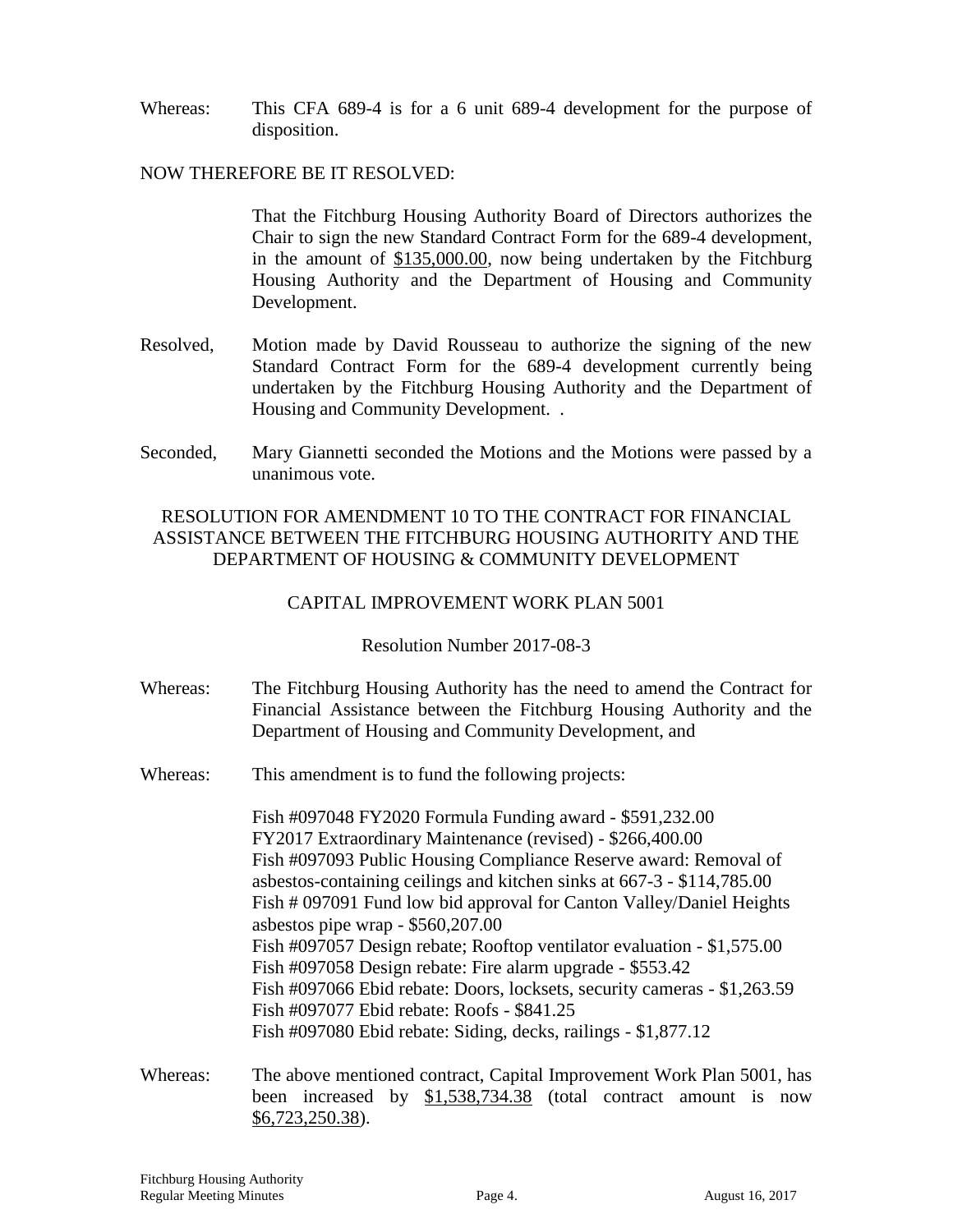## NOW THEREFORE BE IT RESOLVED:

That the Fitchburg Housing Authority Board of Directors authorizes the Chair to sign the Standard Contract Amendment Form in conjunction with the project listed on Amendment 10 for Capital Improvement Work Plan 5001 now being undertaken by the Department of Housing and Community Development and the Fitchburg Housing Authority.

- Resolved, Motion made by Mary Giannetti to authorize the signing of the Standard Contract Amendment Form by the Chair or Executive Director in conjunction with the project listed on Amendment 10 for Capital Improvement Work Plan 5001 currently being undertaken by the Fitchburg Housing Authority and the Department of Housing and Community Development. .
- Seconded, David Rousseau seconded the Motions and the Motions were passed by a unanimous vote.

# RESOLUTION AUTHORIZING THE ACCEPTANCE OF THE BID PROPOSAL FOR THE WALLACE TOWERS (667-3) GENERATOR REPLACEMENT

#### WORK PLAN 5001, PROJECT #097099

#### RESOLUTION 2017-08-04

- WHEREAS: The Fitchburg Housing Authority requested bid proposals for the generator replacement at the Wallace Towers (667-3) Development, and
- WHEREAS: The Fitchburg Housing Authority received four (4) bid proposals; bid proposals were due on Monday, July 31, 2017 (see attached sheet), and
- WHEREAS: The architect, Nangle Engineering, Inc., has checked references for Brite Lite Electrical Co. Inc. and has received favorable feedback, and contingent on DHCD's approval.

NOW THEREFORE BE IT RESOLVED,

- That the Fitchburg Housing Authority authorizes the Chair, or his designee, to accept the lowest eligible and responsible bidder, Brite Lite Electrical Co. Inc., 11 Front Street, Weymouth, MA 02188 with a base bid amount of \$248,700.00 and to sign any and all documents in conjunction with the contract.
- RESOLVED, Motion made by David Rousseau to accept the eligible and responsible bidder, Brite Lite Electrical Co. Inc., for the base bid amount of \$248,700.00 and sign any and all documents in conjunction with the contract.
- SECONDED, Mary Giannetti seconded the motion and the motion was passed by a unanimous vote.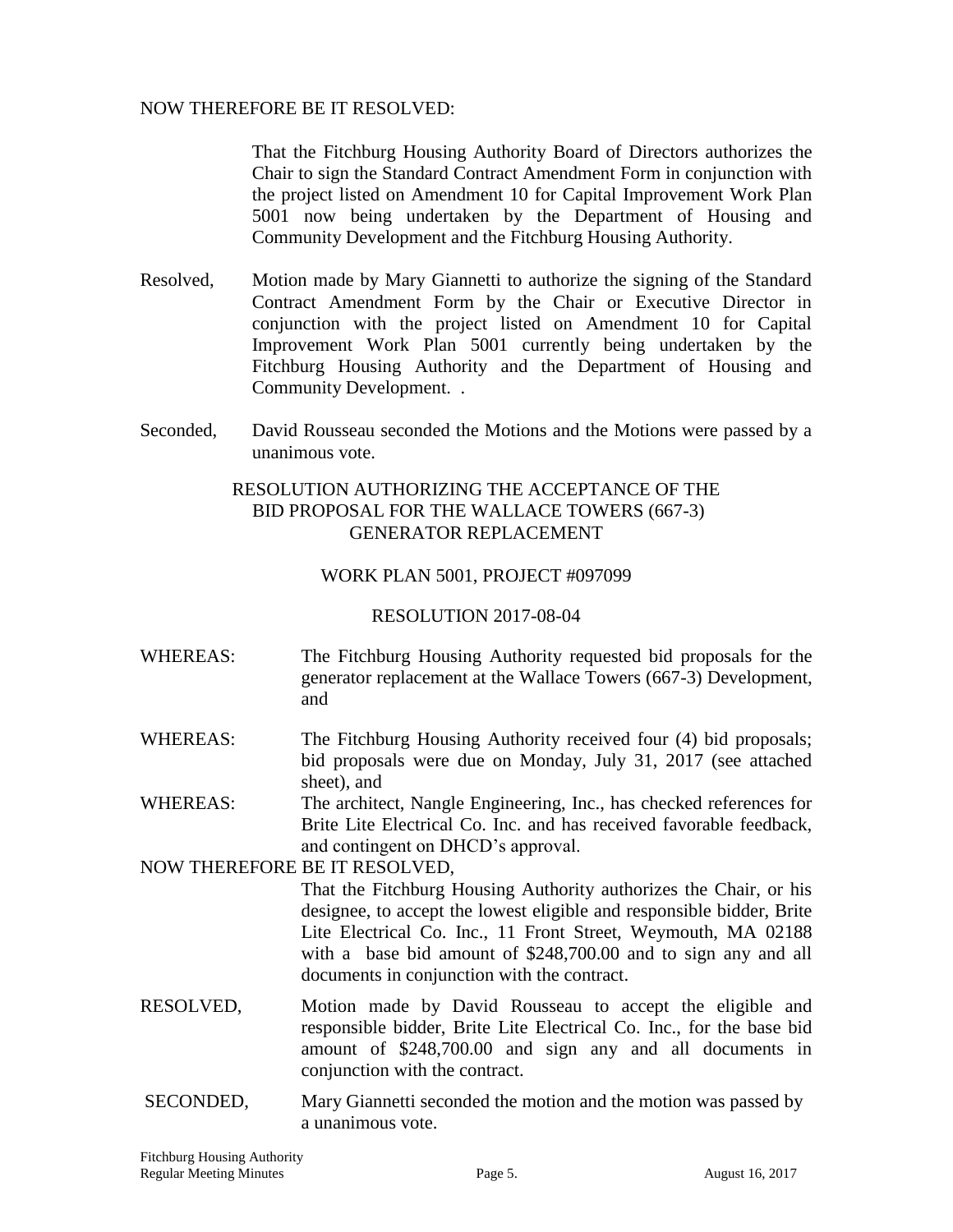# RESOLUTION FOR AUTHORIZATION OF CHANGE ORDER NUMBER ONE IN CONJUNCTION WITH THE EXTERIOR CONCRETE AND BRICK REPAIRS AT THE WALLACE TOWERS (667-3) DEVELOPMENT

#### WORK PLAN 5001, PROJECT #097086

#### RESOLUTION 2017-08-05

Whereas: The Fitchburg Housing Authority has the need to sign a Change Order Number One in conjunction with the Exterior Concrete and Brick Repairs at the Wallace Towers (667-3) Development and, Whereas: CBI Consulting Inc. (the architect) recommends approval of this Change Order Number One which will increase the contract amount by **\$3,200.00.**

#### NOW THEREFORE BE IT RESOLVED,

That the Fitchburg Housing Authority Board of Directors authorizes the Chair, or his designee, to sign the Change Order Number One in conjunction with the Exterior Concrete and Brick Repairs at the Wallace Towers (667-3) Development now being undertaken by the Department of Housing and Community Development and the Fitchburg Housing Authority.

- RESOLVED, Motion made by Mary Giannetti to authorize the signing of the Change Order Number One by the Chair, or his designee, in conjunction with the Exterior Concrete and Brick Repairs at Wallace Towers (667-3).
- SECONDED, David Rousseau seconded the motion, and the motion was passed unanimously.

# RESOLUTION AUTHORIZING THE ACCEPTANCE OF THE LOWEST PROPOSAL FOR INTEGRATED PEST MANAGEMENT SERVICES

#### Resolution 2017-08-06

- WHEREAS: The Fitchburg Housing Authority has advertised for proposals for Integrated Pest Management Services, and
- WHEREAS: The proposals were due on Friday, August 4, 2017 (see attached).

#### NOW THEREFORE BE IT RESOLVED,

That the Fitchburg Housing Authority Board of Commissioners award a one (1) year contract for Integrated Pest Management Services with two one-year options for renewal, at the sole discretion of the FHA, to A&D Professional Pest Elimination in an estimated amount of \$30,623.00 per year and not to exceed \$35,000 per year.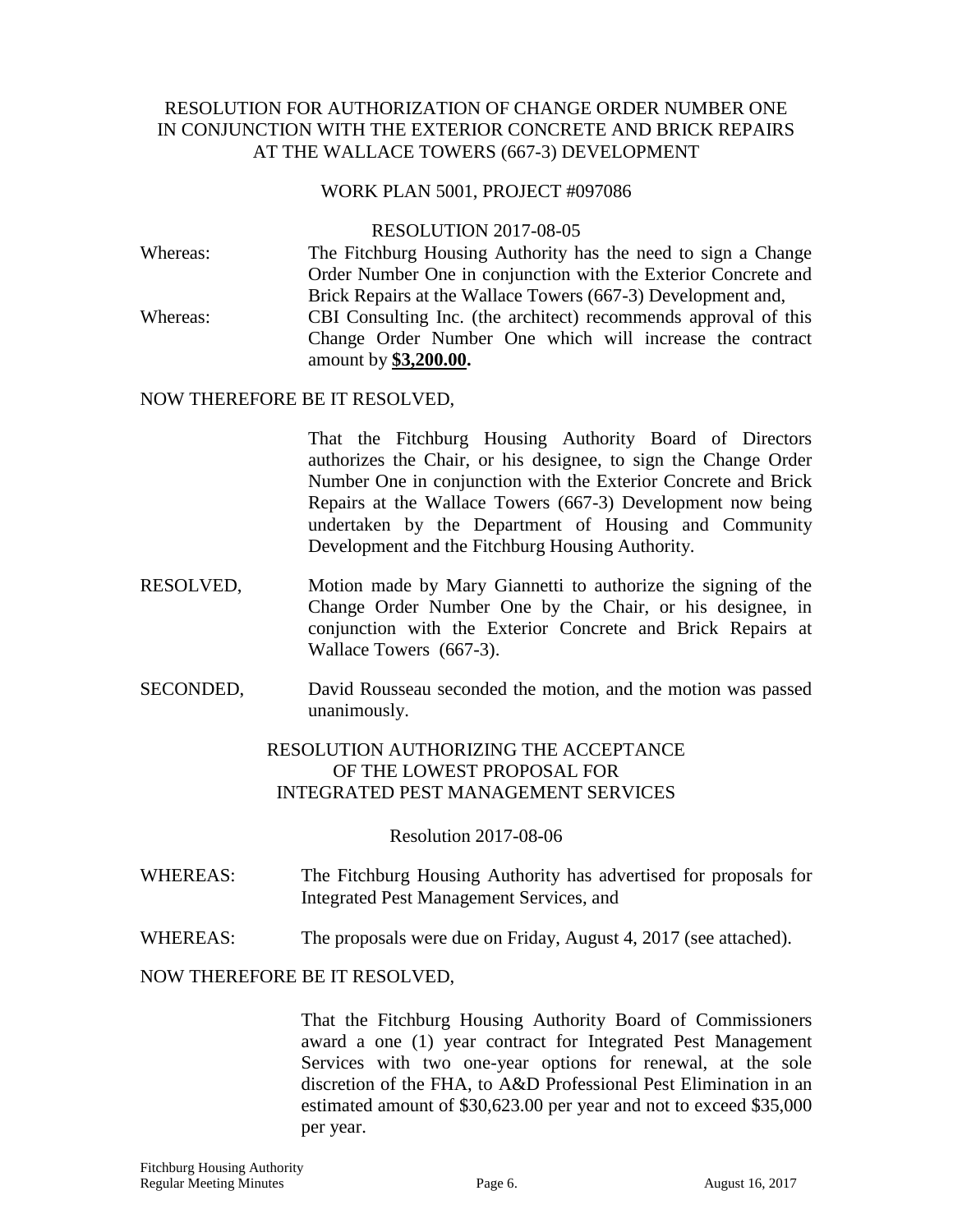- RESOLVED, Motion made by David Rousseau to award a one (1) year contract for Integrated Pest Management Services with two one-year options for renewal to A&D Professional Pest Elimination in an estimated amount of \$30,623.00 per year and not to exceed \$35,000.00 per year.
- SECONDED, Mary Giannetti seconded the motion, and the motion was passed by a unanimous vote.

# RESOLUTION AUTHORIZING THE ACCEPTANCE OF THE LOWEST BID FOR FLOORING INSTALLATION

## Resolution 2017-08-07

- WHEREAS: The Fitchburg Housing Authority has advertised for bids for flooring installation (VCT, Linoleum, Carpeting), and
- WHEREAS: The bids were due on Thursday, August 3, 2017 and one firm responded to our solicitation (see attached).

#### NOW THEREFORE BE IT RESOLVED,

That the Fitchburg Housing Authority Board of Commissioners approve the eligible and responsible bid from Capital Carpet and Flooring of Woburn, MA, for a one year contract in an estimated amount of \$57,897.00 (not to exceed \$69,000.00), and authorize the Chair, or their designee, to sign said contract and/or any other documents necessary.

- RESOLVED, Motion made by Mary Giannetti to award the contract for flooring installation for a total estimate of \$57,897.00 (not to exceed \$69,000.00) to the eligible and responsible bidder, Capital Carpet and Flooring of Woburn, MA and to authorize the signing of the contract, and/or any other documents necessary, by the Chair, or their designee.
- SECONDED, David Rousseau seconded the motion, and the motion was passed by a unanimous vote.

# RESOLUTION AUTHORIZING THE ACCEPTANCE OF THE LOWEST BID FOR INTERIOR PAINTING OF VACANT STATE FUNDED APARTMENTS

#### Resolution 2017-08-08

- WHEREAS: The Fitchburg Housing Authority has advertised for bids for interior painting of vacant state funded apartments, and
- WHEREAS: The bids were due Thursday, August 3, 2017 and three bids were received (see attached tabulation).